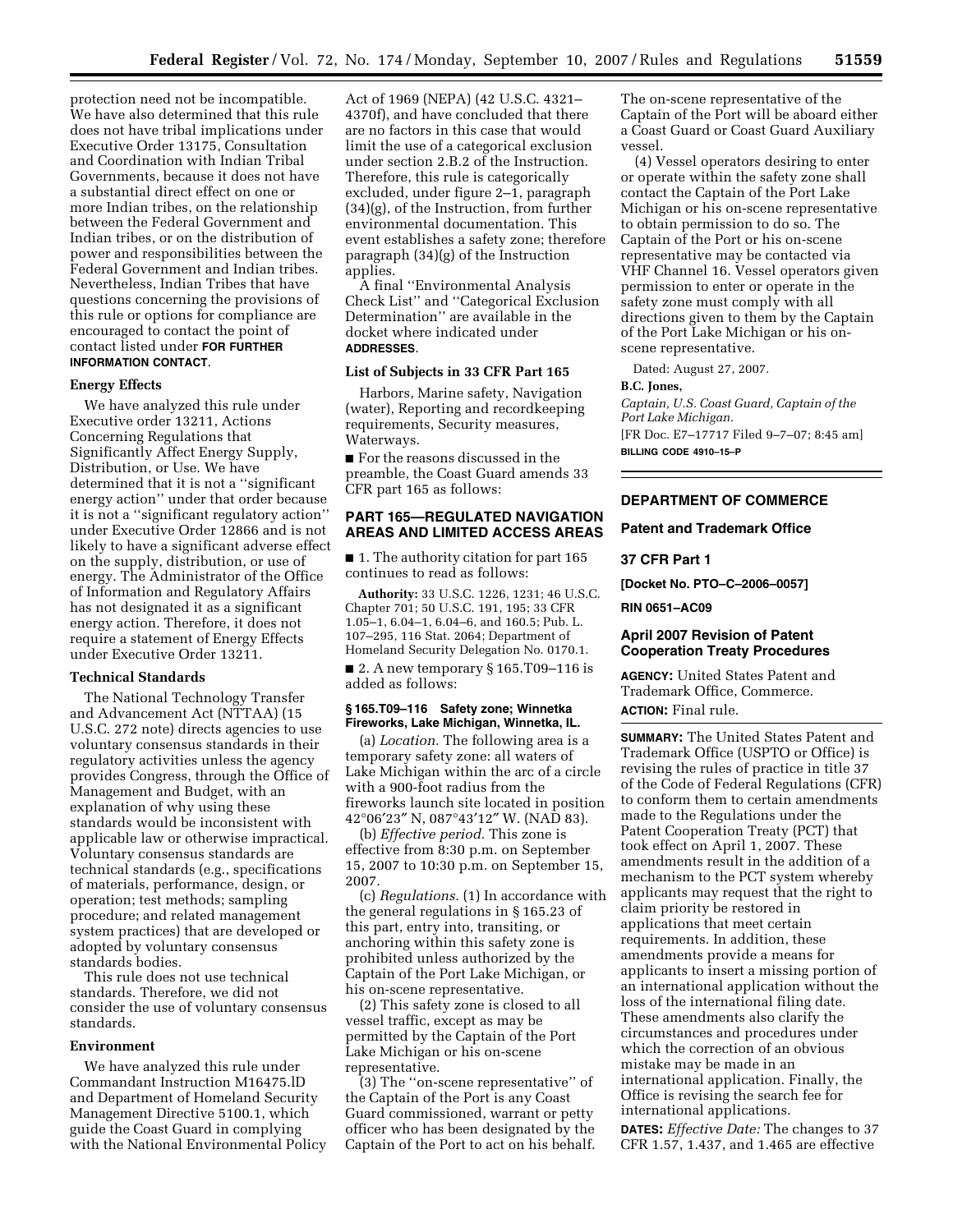on September 10, 2007. The changes to 37 CFR 1.17 and 1.445 and the addition of 37 CFR 1.452, are effective on November 9, 2007.

*Applicability Date:* The changes to 37 CFR 1.57, 1.437, and 1.465 are applicable as of April 1, 2007, for international applications filed on or after that date. The changes to 37 CFR 1.17 and the addition of 37 CFR 1.452 are applicable as of November 9, 2007 for international applications filed on or after April 1, 2007. The changes to 37 CFR 1.445 are applicable to any international application having a receipt date that is on or after November 9, 2007.

# **FOR FURTHER INFORMATION CONTACT:**

Richard R. Cole, Senior Legal Examiner, Office of PCT Legal Administration (OPCTLA) directly by telephone at (571) 272–3281, or by facsimile at (571) 273– 0459.

**SUPPLEMENTARY INFORMATION:** During the September–October 2005 meeting of the Governing Bodies of the World Intellectual Property Organization (WIPO), the PCT Assembly adopted various amendments to the Regulations under the PCT that enter into force on April 1, 2007. The amended PCT Regulations were published in the PCT Gazette of February 23, 2006 (08/2006), in section IV, at pages 5496–5541. The purposes of these amendments are to: (1) Bring the provisions of the PCT into closer alignment with the provisions of the Patent Law Treaty (PLT); and (2) clarify the circumstances and procedures under which the correction of an obvious mistake may be made in an international application.

*Alignment with the PLT:* The PLT provides for: (1) Restoration of applicant's right to claim priority under certain situations (PLT Article 13(2)); (2) insertion of a missing portion of an application without the loss of the filing date (PLT Article 5(6)); and (3) substitution of the description and drawings upon filing with a reference to a previously filed application (PLT Article 5(7)). The present amendments to the PCT Regulations will provide similar mechanisms for applicants using the PCT system.

With regard to restoration of applicant's right to claim priority under certain situations (PLT Article 13(2)), PCT Rule 26*bis* has been amended to provide for the restoration of the right to claim priority in international applications which have been filed between twelve and fourteen months after the priority date and in which the delay in filing the international application was either in spite of due care or unintentional. It must be noted

that PCT Rule 49*ter* provides for designated Offices whose national law is incompatible with the PCT provisions concerning restoration of the right of priority to take a reservation with respect to the effects of this provision on national applications. The United States has taken this reservation pending passage of legislation that would implement the PLT in the United States. Therefore, any restoration of a right of priority by the United States Receiving Office under this section, or by any other Receiving Office under the provisions of PCT Rule 26*bis*.3, will not entitle applicants to a right of priority in any application which has entered the national stage under 35 U.S.C. 371, or in any application filed under 35 U.S.C. 111(a) which claims benefit under 35 U.S.C. 120 and 365(c) to an international application in which the right of priority has been restored. Whether or not applicant is entitled to the right of priority continues to be governed by whether applicant has satisfied the provisions of 35 U.S.C. 119, 120, and 365.

It must also be noted that even though restoration of such a right will not entitle applicant to the right of priority in a subsequent United States application, the priority date will still govern all PCT time limits, including the thirty-month period for filing national stage papers and fees under 37 CFR 1.495. PCT Article 2(ix), which defines ''priority date'' for purposes of computing time limits, contains no limitation that the priority claim be valid. Thus, for example, in an international application containing an earliest priority claim to a German application filed thirteen months prior to the filing date of the international application, the filing date of the German application will be used as the basis for computing time limits under the PCT, including the thirty-month time period set forth in 37 CFR 1.495 to submit the basic national fee (§ 1.492(a)) to avoid abandonment, even though applicant would not be entitled to priority to the German application in the United States national phase since the German application was filed more than twelve months from the international filing date. *See* 35 U.S.C. 119(a) and 365(b).

Concerning insertion of a missing portion of an application without the loss of the filing date through the use of an incorporation by reference statement (PLT Article 5(6)), PCT Rules 4 and 20 have been amended to allow for the inclusion of such an incorporation by reference statement on the PCT Request form. PLT Article 5(7) provides for the substitution of the entire description

and drawings upon filing with a reference to a previously filed application. While this provision could not be implemented to the extent provided in the PLT absent amendment of the PCT Articles, the amendments to PCT Rules 4 and 20 to allow for the inclusion of an incorporation by reference statement on the PCT Request form result in substantially the same outcome for applicants. Applicants may rely on this statement to insert portions of the international application (including the entire description, claims, and/or drawings) which were missing upon the international filing date without loss of their original filing date. 37 CFR 1.412(c)(1) already provides that the USPTO, in its capacity as a PCT Receiving Office, will accord international filing dates in accordance with PCT Rule 20. Therefore, no change to the rules of practice in title 37 CFR is necessary to implement these provisions, other than the deletion of 37 CFR 1.437(b) due to the fact that missing drawings are no longer handled in a manner different from the description and claims.

Similarly, no change to the rules of practice in title 37 CFR is necessary to implement the PCT Rule changes directed to clarifying the circumstances and procedures under which the correction of an obvious mistake may be made in an international application (PCT Rule 91). The U.S. Court of Appeals for the Federal Circuit has held that the Office's interpretation of the previous version of PCT Rule 91.1 to mean that correction of an obvious error is permitted under PCT Rule 91 only if the correction is obvious to the Office was unreasonable. *See Helfgott* v. *Dickinson,* 209 F.3d 1328, 1336, 54 USPQ2d 1425, 1430 (Fed. Cir. 2000). PCT Rule 91, however, has been amended to permit correction of an obvious error only ''if, and only if, it is obvious to the competent authority that, as at the applicable date under [PCT Rule 91(f)], something else was intended than what appears in the document concerned and that nothing else could have been intended than the proposed rectification.'' *See* PCT Rule 91.1(c) (emphasis added). Therefore, any reliance upon the interpretation of the previous version of PCT Rule 91.1 in *Helfgott* should be carefully considered in view of the April 2007 amendment to PCT Rule 91.1. The USPTO will continue to implement PCT Rule 91 under the general authority granted under 35 U.S.C. 364(a), which provides that ''[i]nternational applications shall be processed by the Patent and Trademark Office when acting as a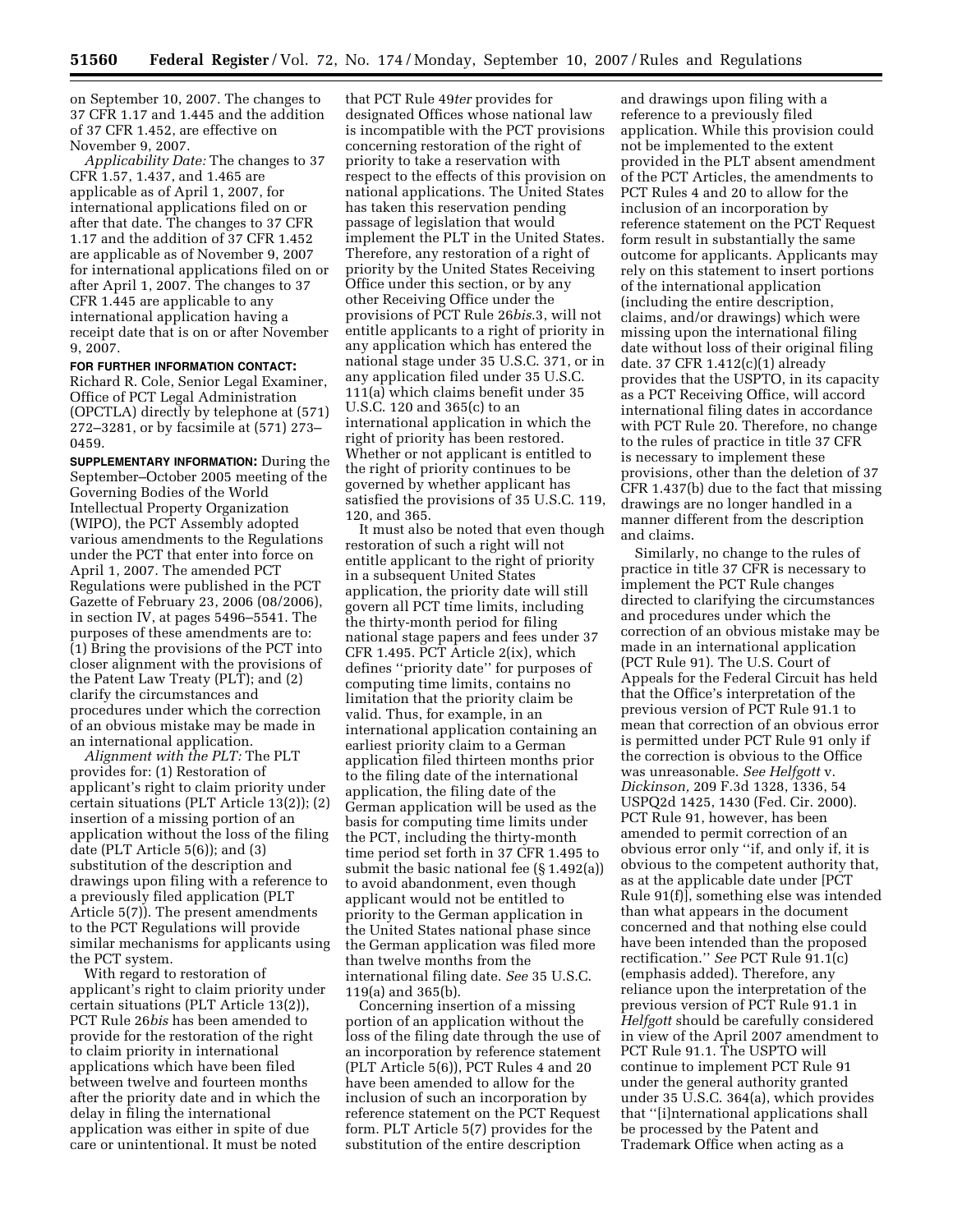Receiving Office, International Searching Authority, or International Preliminary Examining Authority, in accordance with the applicable provisions of the treaty, the Regulations, and this title.''

### **Discussion of Specific Rules**

Title 37 of the Code of Federal Regulations, part 1, is amended as follows:

*Section 1.17:* Section 1.17(t) is amended to set forth the fee for requesting restoration of the right of priority.

*Section 1.57:* Section 1.57(a)(2) is amended to reflect that omitted portions of international applications, which applicant desires to be effective in other designated States, must be submitted in accordance with PCT Rule 20.

*Section 1.437:* Section 1.437(a) is amended for clarity and to remove inaccurate language currently present in the paragraph. Section 1.437(b) is deleted to reflect the fact that missing drawings will no longer be treated differently from missing parts of the description or claims. Section 1.437(c) is redesignated as § 1.437(b).

*Section 1.445:* Section 1.445(a) is amended to set a search fee that more accurately reflects the cost of conducting a search and preparing a Chapter I written opinion in an international application. Recent cost analysis for the search and preparation of search and preparing Chapter I written opinions for international applications reveals that the average cost of this activity is over \$1,800.00. Therefore, the Office is revising § 1.445(a) to provide for a search fee (and supplemental search fee) of \$1,800.00. In addition, the Office is revising § 1.445(a) to provide that this \$1,800.00 search fee is applicable, regardless of whether there is a corresponding prior nonprovisional application under 35 U.S.C. 111(a), a corresponding prior provisional application under 35 U.S.C. 111(b), or no corresponding prior provisional or nonprovisional application under 35 U.S.C. 111. The Office formerly provided a reduced search fee if there is a corresponding prior nonprovisional application under 35 U.S.C. 111(a) and such application is adequately identified in the international application or accompanying papers at the time of filing the international application. The backlog of applications under 35 U.S.C. 111(a) awaiting examination is such that it is no longer deemed appropriate to provide a reduced fee or other incentive for applicants to file an application under 35 U.S.C. 111(a) prior to or essentially

parallel with the filing of an international application.

*Section 1.452:* Section 1.452 is added to provide for restoration of the right of priority in international applications (subject to the enumerated conditions and limitations). Certain changes have been made to this section from the previously proposed language in order to correct or eliminate inconsistencies between the section and the language of the PCT Regulations.

Section 1.452(a) provides that applicants may request restoration of the right of priority if the international application was filed within two months from the expiration of the priority period as defined by PCT Rule 2.4 and the delay in filing the international application was unintentional.

Section 1.452(b) provides that any request for restoration must be filed within fourteen months from the priority date and must be accompanied by: (1) A notice adding the priority claim, if applicable; (2) the requisite fee; and (3) a statement that the delay in filing the international application within the priority period was unintentional.

Section 1.452(c) provides that, in cases where applicant has requested early publication, the requirements under § 1.452(b) must be submitted prior to completion of the technical preparations for international publication.

Section 1.452(d) sets forth that restoration of a priority claim by the United States Receiving Office under this section, or by any other Receiving Office under the provisions of PCT Rule 26*bis.*3, will not entitle applicants to a right of priority in any application which has entered the national stage under 35 U.S.C. 371, or in any application filed under 35 U.S.C. 111(a) which claims benefit under 35 U.S.C. 120 and 365(c) to an international application in which the right to priority has been restored.

*Section 1.465:* Section 1.465(b) is amended for clarity and to remove the limitation that the priority claim must be ''valid'' in order to be used as the basis for computing time limits under the PCT.

Section 1.465(c) is deleted as unnecessary, as the obligation of the United States Receiving Office to proceed under PCT Rule 26*bis.*2 arises under 35 U.S.C. 361. In addition, reference to Rule 20.2(a)(i) or (iii) is no longer appropriate in view of the amendments to PCT Rule 20.

*Section 1.497:* Section 1.497(f)(1) is amended to reference PCT Rule 20.5(c) in that the reference to Rule 20.2 is no

longer appropriate in view of the amendments to PCT Rule 20. The change to this section was not included in the previously proposed language, but is necessary in order to correct inconsistencies between the section and the language of the PCT Regulations.

The Office published a notice proposing changes to the rules of practice to conform them to certain amendments made to the Regulations under the Patent Cooperation Treaty (PCT) that became effective on April 1, 2007, and to revise the search fee for international applications. *See April 2007 Revision of Patent Cooperation Treaty Procedures*, 72 FR 7583 (Feb. 16, 2007), 1316 *Off. Gaz. Pat. Office* 59 (Mar. 13, 2007). The Office received five comments (from intellectual property organizations, industry, and an individual patent practitioner) in response to this notice, and these comments are posted on the Office's Internet Web site. The comments and the Office's responses to the comments follow:

*Comment 1:* Several comments objected to setting the search fee at a level of \$1,800.00 on various grounds, including that it will have an impact on PCT users, that it could act as a deterrent to the use of the PCT, and that the amount is inconsistent with the fees charged in a U.S. national application.

*Response:* The salient point remains that the previous fee levels were significantly inadequate when compared with the actual costs incurred by the USPTO. Based on recent cost analysis for the search and preparation of the search reports and Chapter I written opinions for international applications, the search fee amounts being adopted in this final rule are a more accurate reflection of the average cost of these activities. The Office maintains that applicants seeking patent protection in foreign countries have sufficient alternatives (*e.g.*, using the Paris route or selecting an ISA other than the USPTO/ISA) that the search fee amounts being adopted in this final rule will not have a significant impact on any patent applicant's ability to seek patent protection in foreign countries. That patent applicants also employ the PCT system for other purposes does not warrant maintaining PCT search fee at amounts inadequate to recover the USPTO's actual costs. Further, with regard to the arguments that the fee amount is inconsistent with the fees charged in a U.S. national application, the filing, search, and examination fees for U.S. national applications filed under 35 U.S.C. 111(a) and 371 are not set at an amount that recovers the actual costs of performing the search and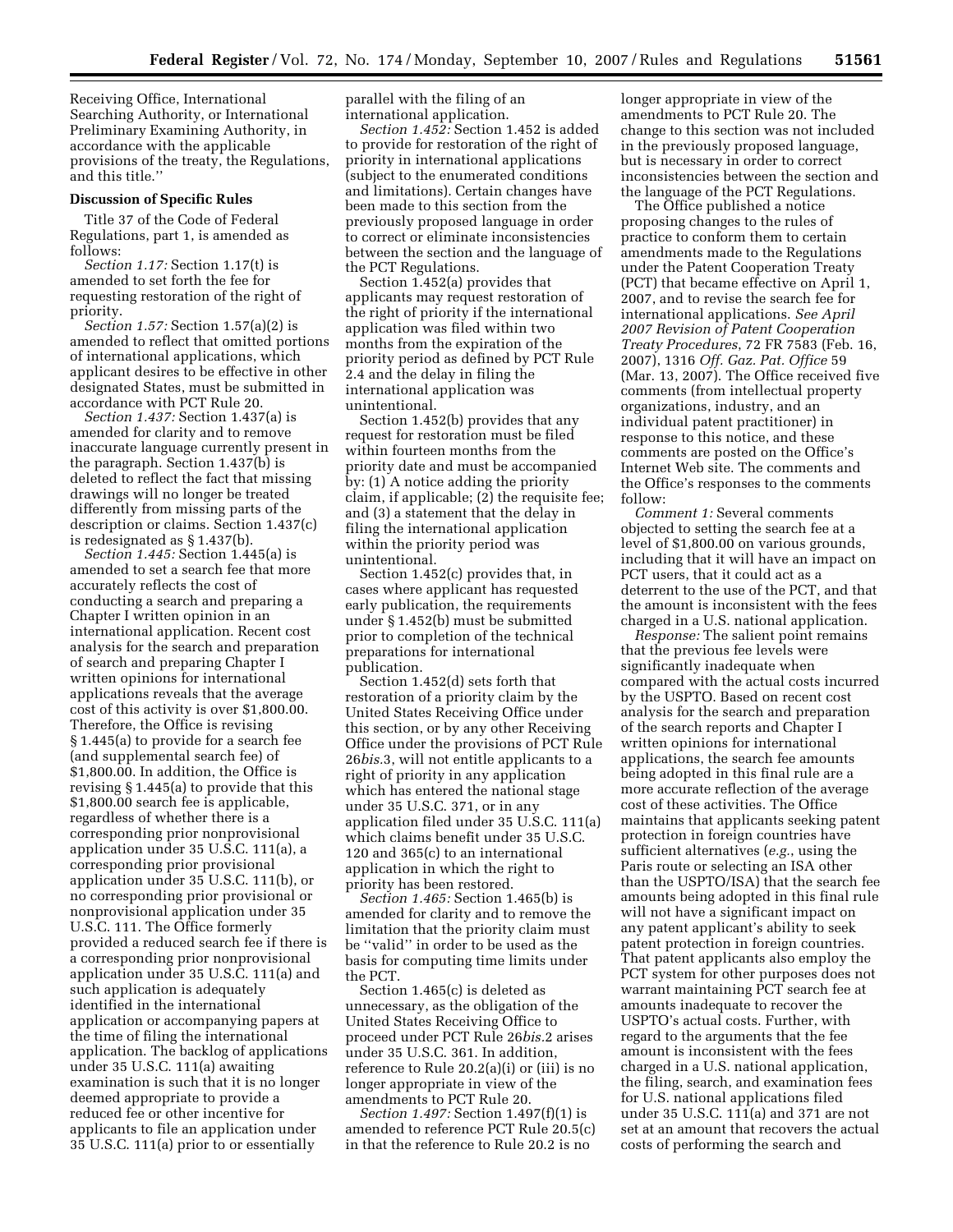examination of such applications, because the USPTO also collects issue and maintenance fees in U.S. national applications that are allowed and issue as a patent. Since international applications under the PCT do not themselves mature into patents, the fees paid in international applications must more accurately reflect the costs to the Office.

*Comment 2:* Several comments also objected to the elimination of the reduction in the search fee in applications where there was a prior U.S. nonprovisional application. The commenters argued that some benefit is obtained by the Office even if, as a result in the Office's national application backlog, the search in the international application is performed prior to the search in the U.S. national application due to the fact that the results from the PCT search can then be used in the national application.

*Response:* As noted in the specific discussion of § 1.445 above, the actual costs related to the international search are over \$1800.00. The Office also recognizes that, if there is not a prior nonprovisional application, there is often a later filed national stage application filed under 35 U.S.C. 371, and that some benefit is obtained in that application as a result of the earlier PCT search. The amount of \$1800.00 for all international applications, regardless of whether there was a prior nonprovisional application, therefore takes into account both the fact that benefits are obtained when there is a prior national application as well as the fact that there is also some benefit obtained when there is a later filed national stage application.

*Comment 3:* One comment suggested that, with respect to the fact that the USPTO will only be deciding requests for the restoration of priority under the unintentional standard, the Office should also consider requests under the in spite of due care standard so as to not preclude applicants from the ability of receiving a favorable determination under such standard during the international stage.

*Response:* The International Bureau has indicated that they will process requests for restoration of priority under both standards. Therefore, for applicants who wish treatment under the in spite of due care standard, and who know at the time of filing that the priority period has expired, they have the option of filing the international application with the International Bureau as receiving Office. For those applicants who find out after they have filed the international application that the priority period has expired, and who

desire treatment under the in spite of due care standard, they may request that the application be transferred to the International Bureau as receiving Office under PCT Rule 19.4 in accordance with paragraph 166A. of the receiving Office Guidelines.

# **Rule Making Considerations**

*Regulatory Flexibility Act:* For the reasons set forth herein, the Deputy General Counsel for General Law of the United States Patent and Trademark Office has certified to the Chief Counsel for Advocacy of the Small Business Administration that the changes in this final rule will not have a significant economic impact on a substantial number of small entities. *See* 5 U.S.C. 605(b). The significant changes in this final rule are: (1) Provisions for a restoration of a right of priority in certain limited situations; and (2) An adjustment of the search and supplemental search fee to more accurately reflect the cost of conducting a search and preparing a Chapter I written opinion in an international application.

The PCT enables United States applicants to file one application (an international or PCT application) in a standardized format in English in the United States Receiving Office (the United States Patent and Trademark Office) and have that application acknowledged as a regular national or regional filing in as many PCT Contracting States as the applicants desire to seek patent protection. *See*  Manual of Patent Examining Procedure (MPEP) 1801. The primary benefit of the PCT system is the ability to delay the expense of submitting papers and fees to the PCT national offices. *See* MPEP 1801. The Office, in its capacity as a PCT Receiving Office, received about 42,900 international applications in fiscal year 2002, about 43,000 international applications in fiscal year 2003, about 45,400 international applications in fiscal year 2004, about 46,900 international applications in fiscal year 2005, and about 52,900 international applications in fiscal year 2006.

35 U.S.C. 376(b) provides that the Director shall prescribe the amount of the search fee, the supplemental search fee, and such other fees as established by the Director. Pursuant to the authority in 35 U.S.C. 376(b), this final rule adjusts the search fee in § 1.445(b)(2)(iii) and the supplemental search fee in § 1.445(b)(3) from \$1,000.00 to \$1,800.00 (an increase of \$800.00). This adjustment to the search fee and supplemental search fee makes these fees more accurately reflect the

cost of conducting a search and preparing a Chapter I written opinion in an international application.

The PCT does not preclude United States applicants from filing patent applications directly in the patent offices of those countries which are Contracting States of the PCT (with or without previously having filed a regular national application under 35 U.S.C. 111(a) or 111(b) in the United States) and taking advantage of the priority rights and other advantages provided under the Paris Convention and the World Trade Organization (WTO) administered Agreement on Trade-Related Aspects of Intellectual Property (TRIPs Agreement). *See* MPEP 1801. That is, the PCT is not the exclusive mechanism for seeking patent protection in foreign countries, but is instead simply an optional alternative route available to United States patent applicants for seeking patent protection in those countries that are Contracting States of the PCT. *See id*.

In addition, an applicant filing an international application under the PCT in the United States Receiving Office (the United States Patent and Trademark Office) is not required to use the United States Patent and Trademark Office as the International Searching Authority. The European Patent Office (except for applications containing business method claims) or the Korean Intellectual Property Office may be elected as the International Searching Authority for international applications filed in the United States Receiving Office. The applicable search fee if the European Patent Office is elected as the International Searching Authority European is \$2,059.00 (set by the European Patent Office), and the applicable search fee if the Korean Intellectual Property Office is elected as the International Searching Authority is \$232.00 (set by the Korean Intellectual Property Office).

In 2003, the Government Accountability Office (GAO) released a report containing the results of a survey of an expert panel of patent law attorneys concerning small businesses considering foreign patent protection with respect to the ''cradle to grave'' costs of foreign patent protection. *See Experts' Advice for Small Businesses Seeking Foreign Patents*, GAO–03–910 (2003). The GAO concluded that the cost of obtaining and maintaining foreign patents to be in the range of \$160,000 to \$330,000. *See id.* at 41. Therefore, the international search fee increase of \$800.00 is not significant in comparison to the overall costs that a small entity must incur to obtain international patent protection.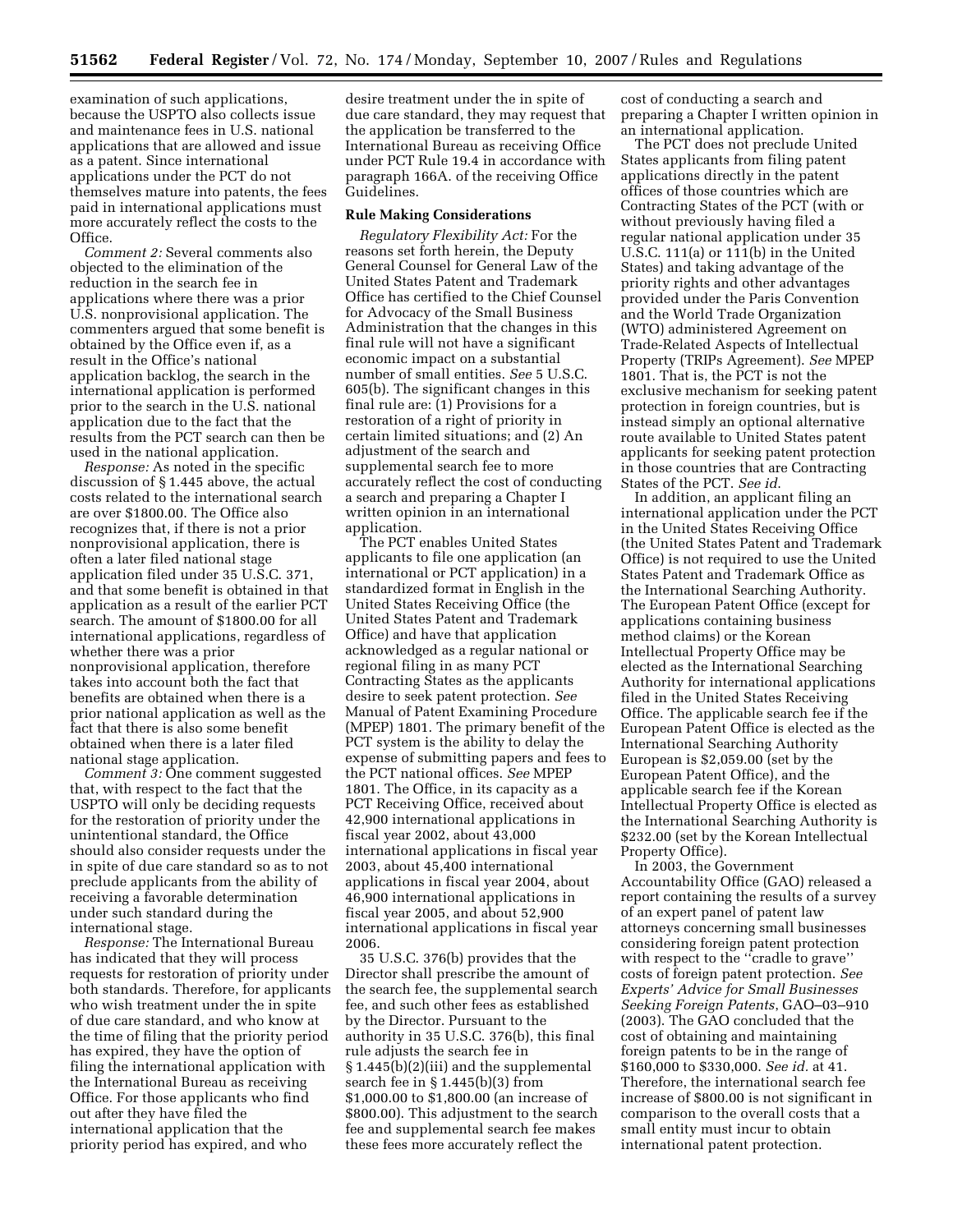Pursuant to the authority in 35 U.S.C. 376(b), this final rule eliminates the reduced search fee in § 1.445(b)(2)(i) or (ii) when there is a corresponding prior nonprovisional application under 35 U.S.C. 111(a) and thereby adjusts the search fee in the situation in which there is a corresponding prior nonprovisional application under 35 U.S.C. 111(a) from \$300.00 to \$1,800.00 (an increase of \$1,500.00). An applicant, however, has the option of filing a provisional application under 35 U.S.C. 111(b) (rather than a nonprovisional application under 35 U.S.C. 111(a)) or not filing a prior application before filing an international application. This adjustment to the search fee is also to make these fees more accurately reflect the cost of conducting a search and preparing a Chapter I written opinion in an international application. As discussed previously, the PCT is not the exclusive mechanism for seeking patent protection in foreign countries, and an applicant filing an international application is not required to use the United States Patent and Trademark Office as the International Searching Authority.

Pursuant to the authority in 35 U.S.C. 376(b), this final rule establishes a fee for filing a request for the restoration of the right of priority of \$1,370.00. This fee amount is identical to the fee amount for petitions to accept an unintentionally delayed claim for priority under 35 U.S.C. 119, 120, 121, or 365(a) (37 CFR 1.55 and 1.78). In addition, the Office anticipates that very few applicants will file a request for the restoration of the right of priority (about 100 each year, in comparison to the over 50,000 international applications filed in the United States Receiving Office each year).

For the reasons stated previously, the changes in this final rule will not have a significant economic impact on a substantial number of small entities.

*Executive Order 13132:* This rule making does not contain policies with federalism implications sufficient to warrant preparation of a Federalism Assessment under Executive Order 13132 (Aug. 4, 1999).

*Executive Order 12866:* This rule making has been determined to be significant for purposes of Executive Order 12866 (Sept. 30, 1993).

*Paperwork Reduction Act:* This notice involves information collection requirements which are subject to review by the Office of Management and Budget (OMB) under the Paperwork Reduction Act of 1995 (44 U.S.C. 3501 *et seq.*). The collection of information involved in this notice has been reviewed and approved by OMB under

OMB control number 0651–0021. The United States Patent and Trademark Office is not resubmitting an information collection package to OMB for its review and approval because the changes in this notice do not affect the information collection requirements associated with the information collection under OMB control number 0651–0021.

Interested persons are requested to send comments regarding these information collections, including suggestions for reducing this burden, to: (1) The Office of Information and Regulatory Affairs, Office of Management and Budget, New Executive Office Building, Room 10202, 725 17th Street, NW., Washington, DC 20503, Attention: Desk Officer for the Patent and Trademark Office; and (2) Robert A. Clarke, Director, Office of Patent Legal Administration, Commissioner for Patents, P.O. Box 1450, Alexandria, VA 22313–1450.

Notwithstanding any other provision of law, no person is required to respond to nor shall a person be subject to a penalty for failure to comply with a collection of information subject to the requirements of the Paperwork Reduction Act unless that collection of information displays a currently valid OMB control number.

#### **List of Subjects in 37 CFR Part 1**

Administrative practice and procedure, Courts, Freedom of Information, Inventions and patents, Reporting and recordkeeping requirements, Small businesses.

■ For the reasons set forth in the preamble, 37 CFR part 1 is amended as follows:

## **PART 1—RULES OF PRACTICE IN PATENT CASES**

■ 1. The authority citation for 37 CFR part 1 continues to read as follows:

**Authority:** 35 U.S.C. 2(b)(2).

■ 2. Section 1.17 is amended by revising paragraph (t) to read as follows:

## **§ 1.17 Patent application and reexamination processing fees.**

\* \* \* \* \* (t) For the acceptance of an unintentionally delayed claim for priority under 35 U.S.C. 119, 120, 121, or 365(a) (§§ 1.55 and 1.78) or for filing a request for the restoration of the right of priority under § 1.452..........\$1,370.00.

■ 3. Section 1.57 is amended by revising paragraph (a)(2) to read as follows:

## **§ 1.57 Incorporation by reference.**   $(a) * * * *$

(2) Any amendment to an international application pursuant to this paragraph shall be effective only as to the United States, and shall have no effect on the international filing date of the application. In addition, no request under this section to add the inadvertently omitted portion of the specification or drawings in an international application designating the United States will be acted upon by the Office prior to the entry and commencement of the national stage (§ 1.491) or the filing of an application under 35 U.S.C. 111(a) which claims benefit of the international application. Any omitted portion of the international application which applicant desires to be effective as to all designated States, subject to PCT Rule 20.8(b), must be submitted in accordance with PCT Rule 20.

■ 4. Section 1.437 is revised to read as follows:

## **§ 1.437 The drawings.**

\* \* \* \* \*

(a) Drawings are required when they are necessary for the understanding of the invention (PCT Art. 7).

(b) The physical requirements for drawings are set forth in PCT Rule 11 and shall be adhered to.

■ 5. Section 1.445 is amended by revising paragraphs (a)(2) and (a)(3) to read as follows:

## **§ 1.445 International application filing, processing and search fees.**

 $(a) * * * *$ 

(2) A search fee (see 35 U.S.C. 361(d) and PCT Rule 16)..........\$1,800.00.

(3) A supplemental search fee when required, per additional

invention..........\$1,800.00. \* \* \* \* \*

■ 6. Section 1.452 is added to read as follows:

## **§ 1.452 Restoration of right of priority.**

(a) If the international application has an international filing date which is later than the expiration of the priority period as defined by PCT Rule 2.4 but within two months from the expiration of the priority period, the right of priority in the international application may be restored upon request if the delay in filing the international application within the priority period was unintentional.

(b) A request to restore the right of priority in an international application under paragraph (a) of this section must be filed not later than two months from the expiration of the priority period and must include: